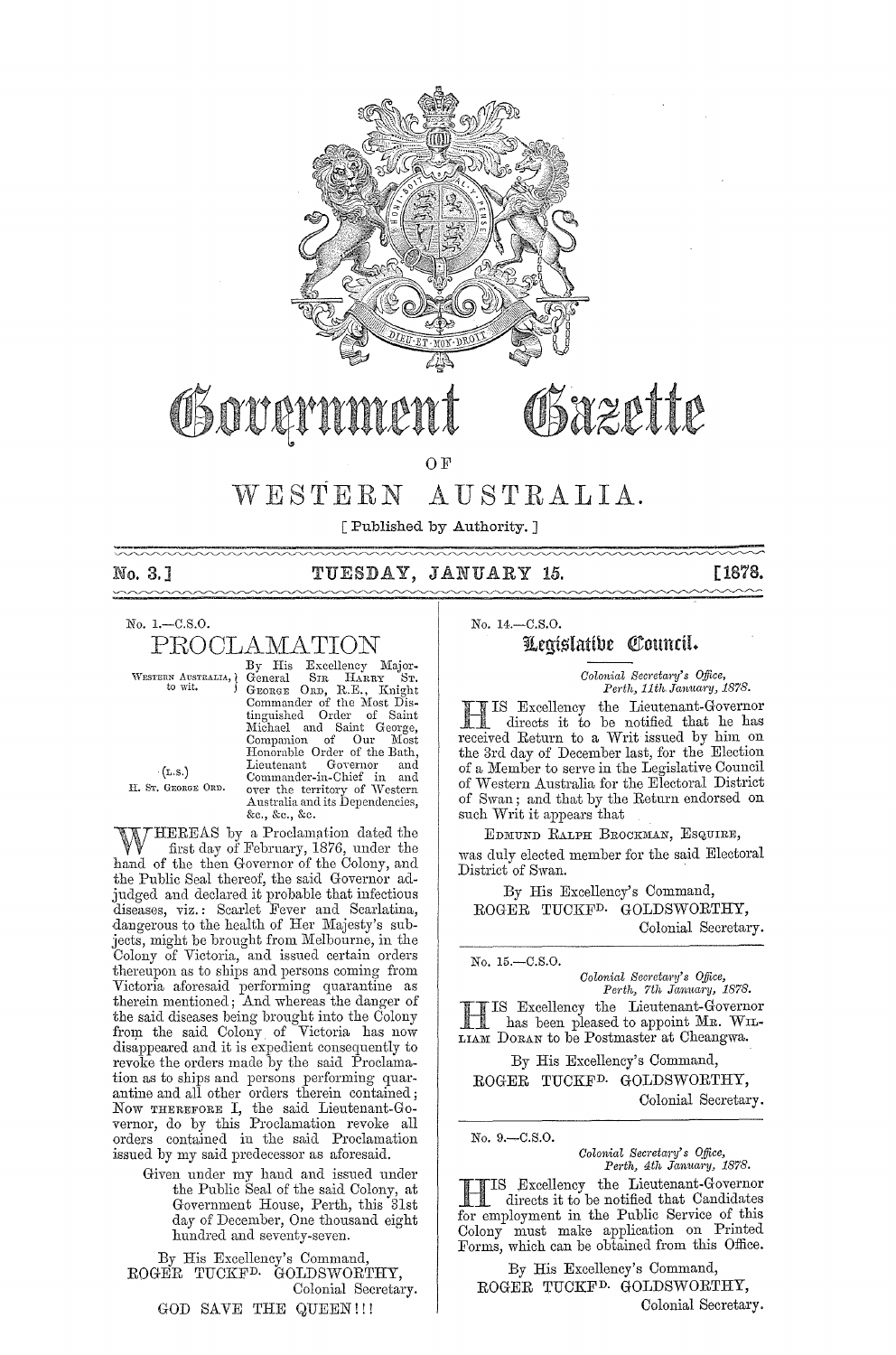No.2.-C.S.0.

No. 16.-C.S.0.

#### TENDERS ACCEPTED for 1878.

*Colonial Secretary's Office, Pe,·th, 14th January, 1878.* 

W. S. & G. PEARSE,

To supply fresh and salt meat at Fremantle, during the year 1878,  $@$  per  $th$ ,  $4\frac{1}{2}d$ .

#### Forage for Police Horses.

*F1·emantle.* 

M. Higham & Son, Corn @ per bushel, 4s. 9d.

 $Northam.$ 

Leeder, H. J., Hay $\textcircled{a}$  per ton,  $\pounds 5$  10s.

 $Williams.$ 

Cornwall, W., Hay @ per ton, £7 18s.

*Youndegin.* 

Eaton, W., Hay @ per ton, £6 14s.

General Police Supplies.

Padbury, Loton, & Co., @ various prices.

By His Excellency's Command, ROGER TUCKFD. GOLDSWORTHY,

Colonial Secretary.

No. 17.-C.S.O.

#### *Oolonial Secretary's QUice, Perth, 11th January, 1878.*

HIS Excellency The Lieutenant Governor directs the publication of the following General<br>Abstract of the Average Amount of the Liabilities and Assets of the National Bank of<br>Australian for the Colony of Wostern Australia fo Australasia, for the Colony of Western Australia, for the Quarter ended 31st December, 1877.

ROGER TUCKF<sup>D.</sup> GOLDSWORTHY, Colonial Secretary.

GENERAL ABSTRACT, shewing the Average Amount of the LIABILITIES and Assers of the NATIONAL BANK OF AUSTRALASIA, for the Colony of Western Australia, taken from the several Weekly Statements during the Quarter, from the 24th September, to the 31st December, 1877.

| LIABILITIES.                                                                                                                           | AMOUNT.        |               |                                    | TOTAL.      |  |             | ASSETS.                                                                                                                                                                                                                                                                  | AMOUNT.       |       | Тотлт.               |         |       |
|----------------------------------------------------------------------------------------------------------------------------------------|----------------|---------------|------------------------------------|-------------|--|-------------|--------------------------------------------------------------------------------------------------------------------------------------------------------------------------------------------------------------------------------------------------------------------------|---------------|-------|----------------------|---------|-------|
| Not bearing Interest<br>Notes in<br>Circulation<br>Bearing Interest                                                                    | £<br>$\bullet$ |               | s. d.<br>$22 - 32$                 | £<br>8377   |  | s. d.<br>58 | Coined Gold and Silver and other<br>Coined Metals<br>and the second second<br>Gold and Silver in Bullion or Bars<br>$\cdots$<br>Government Securities<br>$\cdots$                                                                                                        | £<br><br><br> | s. d. | £<br>36053 10 5      |         | s. d. |
| Not bearing Interest<br>Bills in<br>Circulation<br>Bearing Interest<br>Balances due to other Banks<br>Not bearing Interest<br>Deposits | 45717 1        | , , , , , , , | $33 - 33 - 33$<br>11 11 11 11<br>3 | 247 11 1    |  |             | Landed Property, Premises, &c.<br>Notes and Bills of other Banks<br>$\cdots$<br>Balances due from other Banks<br>Amount of all Debts due to the Bank,<br>including Notes, Bills of Exchange,<br>and all Stock and Funded Debts of<br>every description, excepting Notes, | <br><br>      |       | 1239 11 7<br>894 6 8 | 42 17 1 |       |
| Bearing Interest                                                                                                                       | 47363 14 5     |               |                                    | 93080 15 8  |  |             | Bills and Balances due to the said<br>Bank from other Banks                                                                                                                                                                                                              |               |       | 63004 9 5            |         |       |
| Total Amount of Liabilities                                                                                                            |                |               |                                    | 101705 12 5 |  |             | Total amount of Assets                                                                                                                                                                                                                                                   | .             |       | 101234 15 2          |         |       |

Amount of the Capital Stock paid up atthe close of the Quarter ended 30th September, 1877 £750,000 Rate of the last Dividend declared to the Shareholders,  $12\frac{1}{9}$   $\oplus$  cent.  $\oplus$  annum.

Amount of the last Dividend declared ................................................ £46,875

Amount of the Reserved Profits after declaring such Dividend ....•••••.• '" ., ..•••••.•• £258,853 6s. 7d.

Perth, 9th January, 1878. **Perth, 9th January, 1878. JOSEPH SMYTH**, Manager.

I, JOSEPH SMYTH, make oath, that to the best of my knowledge and belief, the foregoing Abstract is<br>a true and faithful Account of the Average Amount of Assets and Liabilities of the above Bank for the<br>Colony of Western Aus

*Sworn before me at Perth,*<br>this 9th day of January, 1878. JAMES MORRISON, Justice of the Peace. JOSEPH SMYTH.

*Colonial Secj'etary's Office, Perth, 28th December, 1877.*  HIS Excellency the Lieutenant-Governor has been pleased to nominate the follow-

ing Gentlemen as a Commission to make a full investigation into the Administration of the Medical Department, Gaols, the Poor House, and the Native Prison at Rottnest; and into such other matters as may be referred for its consideration ;- Honorable MALCOLM FRaSER, Surveyor General. Honorable Sir LUKE S. LEAKE, Knight, Speaker

Legislative Council. George Shenton, Esquire, M.L.C.<br>W. E. Marmion, Esquire, M.L.C.<br>William Knight, Esquire, J.P. By His Excellency's Command, . ROGER TUCKFD. GOLDSWORTHY,

Colonial Secretary.



£50 REWARD!

THE above Sum will be paid to anyone<br>giving such information as will lead to<br>the conviction of the person or persons who on the conviction of the person or persons who, on or about the 22nd of October, placed some stones on the Rails near the 16th mile of the Geraldton and Northampton Railway.

By Order of His Honor the Administrator,

J. H. THOMAS, Director of Public Works,

Perth, 31st October, 1877.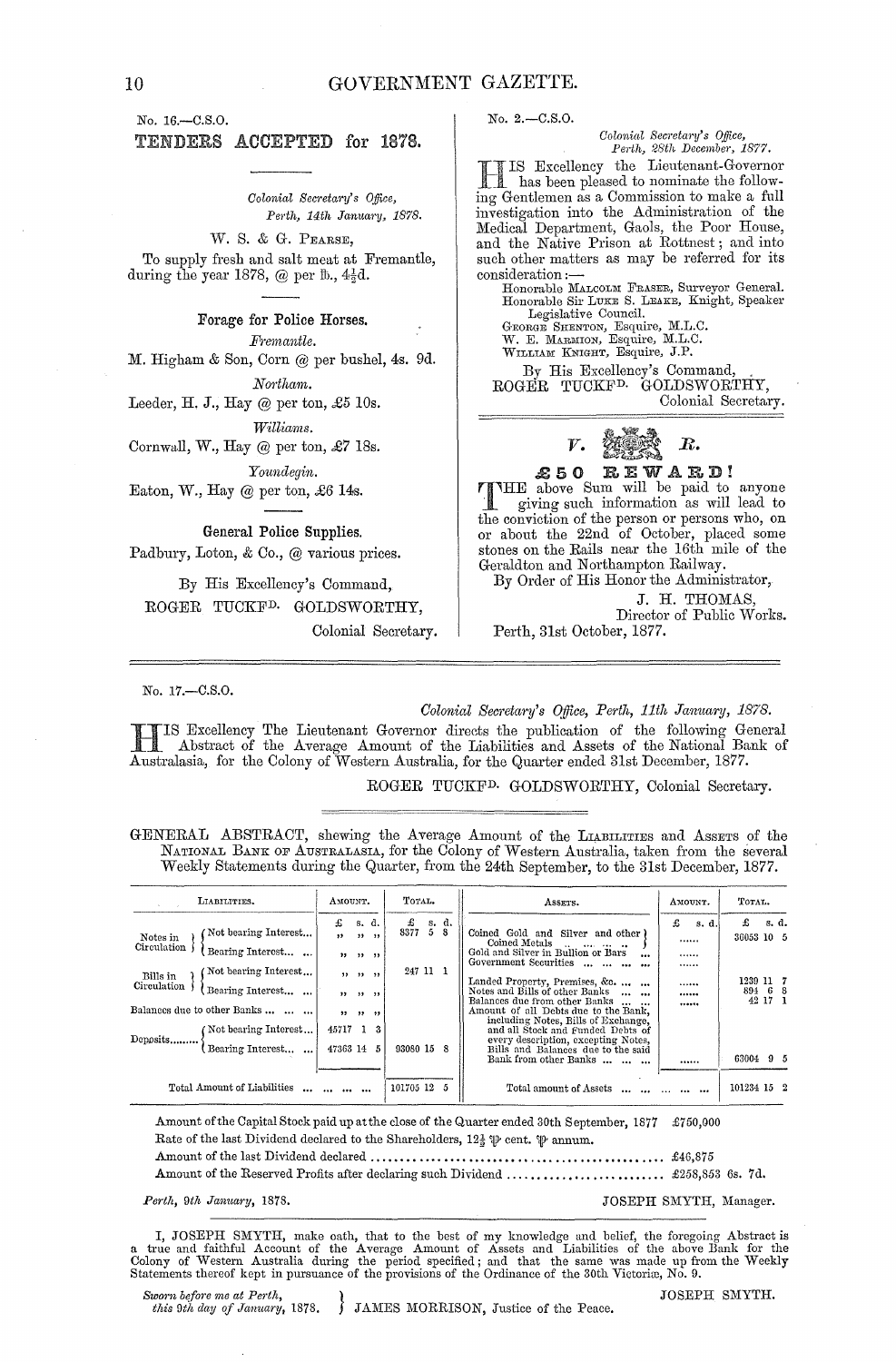No. 18.—C.S.O. **Colonial Secretary's Office, Perth, 11th January, 1878. Colonial Secretary's Office, Perth, 11th January, 1878.** 

IN accordance with the 15th Section of "The Medical Ordinance, 1869," the following list of persons registered under such Ordinance is published for general information.

|  |  |  | By His Excellency's Command, ROGER TUCKF <sup>D.</sup> GOLDSWORTHY, |
|--|--|--|---------------------------------------------------------------------|
|  |  |  |                                                                     |

Colonial Secretary.

| NAME.                                             |          |                | RESIDENCE. |          |                       | QUALIFICATIONS.                                                                                                                                                                                                                                                                                | TITLE.                                     |
|---------------------------------------------------|----------|----------------|------------|----------|-----------------------|------------------------------------------------------------------------------------------------------------------------------------------------------------------------------------------------------------------------------------------------------------------------------------------------|--------------------------------------------|
| Attfield, George Cook                             |          | Fremantle      |            | $\cdots$ | $\ddotsc$             | Registered under Imperial Medical Act. Member of the Royal College of Surgeons, England, 1850.)<br>Licentiate of the Society of Apothecaries, London, 1852<br>$\ddotsc$<br>$\ddotsc$<br>$\ddotsc$                                                                                              | Surgeon, Fremantle Prison.                 |
| Barnett, Henry Calvert                            |          | Fremantle      |            | $\cdots$ | $\cdots$              | Registered under Imperial Medical Act. Licentiate of the Royal College of Physicians, Edinburgh,<br>1860. Member of Royal College of Surgeons, England, 1854. Licentiate in Midwifery, 1854                                                                                                    | Colonial Surgeon, Fremantle.               |
| Bompas, Charles Smith                             | $\cdots$ | Roebourne      |            | $\cdots$ | $\cdots$              | Member of Royal College of Surgeons, England, 1840. Licentiate of Society of Apothecaries,<br>London, 1841. Registered under the Imperial Medical Act<br>and the state of the state of<br>$\cdots$                                                                                             | District Medical Officer, Nicol Bay.       |
| Brown, Henry Harrison<br>$\ddotsc$                |          | Williams River |            | $\cdots$ | $\cdots$              | Declaration that he was practising Medicine in the Colony before the 1st day of July, 1869.                                                                                                                                                                                                    |                                            |
| Elliott, Charles Henry                            | $\cdots$ | Guildford      | $\ddotsc$  | $\cdots$ | $\cdots$              | Registered under Imperial Medical Act. Member of the Royal College of Surgeons, England, 1858.<br>Licentiate in Midwifery of the Royal College of Surgeons of England, 1859. Licentiate of the<br>Society of Apothecaries, London, 1859<br>$\sim$<br>$\cdots$<br>$\cdots$<br>$\cdots$          | District Medical Officer, Guildford.       |
| Elliott, Charles Boulton<br>$\cdots$              |          | Geraldton      | $\cdots$   | $\cdots$ | $\cdots$              | Registered under Imperial Medical Act. Member of Royal College of Surgeons, England, 1873.<br>Licentiate of Royal College of Physicians, Edinburgh, 1873                                                                                                                                       | District Medical Officer, Champion<br>Bay. |
| Ferguson, John<br>$\ddotsc$<br>$\cdots$           |          | Perth          | $\cdots$   | $\cdots$ | $\cdots$              | Registered under Imperial Medical Act. Licentiate of Royal College of Surgeons of Edinburgh, 1822.                                                                                                                                                                                             |                                            |
| Hope, James William<br>$\cdots$<br>$\cdots$       |          | York           | $\cdots$   |          | $\cdots$              | Registered under Imperial Medical Act. Licentiate of Royal College of Physicians, Edinburgh,<br>1874. Licentiate of Society of Apothecaries, London, 1874                                                                                                                                      | District Medical Officer, York.            |
| Hora, Tudor<br>$\cdots$<br>$\cdots$               |          | Perth          | $\cdots$   | $\cdots$ |                       | Registered under Imperial Medical Act. Licentiate of the Faculty of Physicians and Surgeons<br>of Glasgow, 1864. Licentiate in Midwifery, 1864. Member of Royal College of Surgeons,<br>England, 1864. Licentiate of Society of Apothecaries, London, 1865.                                    |                                            |
| Lovegrove, Thomas Henry<br>$\cdots$               |          | Bunbury        | $\cdots$   | $\cdots$ | $\cdots$              | Member of the Royal College of Surgeons, England, 1867<br>$\cdots$<br>$\cdots$<br>$\cdots$<br>$\cdots$<br>$\cdots$                                                                                                                                                                             | District Medical Officer, Bunbury.         |
| Mayhew, William<br>$\ddotsc$<br>$\cdots$          |          | Newcastle      | $\cdots$   | $\cdots$ | $\cdots$              | Declaration that he was practising Medicine in the Colony before the 1st day of July, 1869                                                                                                                                                                                                     | District Medical Officer, Toodyay.         |
| O'Meehan, John Albert<br>$\cdots$                 |          | Greenough      |            | $\cdots$ | $\cdots$              | Registered under Imperial Medical Act. Licentiate of the Royal College of Surgeons of Ireland, 1877                                                                                                                                                                                            | District Medical Officer, Greenough.       |
| Robertson, Alexander Milne                        |          | Busselton      | $\ddotsc$  | $\cdots$ | $\cdots$              | Registered under Imperial Medical Act. Bachelor of Medicine. Master in Surgery of the<br>University of Edinburgh, 1872<br>$\cdots$                                                                                                                                                             | District Medical Officer, Vasse.           |
| Rosselotty, John Crampern<br>$\cdots$             |          | Williams       | $\cdots$   | $\cdots$ |                       | Registered under Imperial Medical Act. Member of the Royal College of Surgeons, England, 1863                                                                                                                                                                                                  | District Medical Officer, Williams.        |
| Sampson, John<br>$\sim$ $\sim$ $\sim$<br>$\ldots$ |          | Bunbury        | $\cdots$   | $\cdots$ | $\cdots$              | Declaration that he was practising Medicine in the Colony before the 1st day of July, 1869.                                                                                                                                                                                                    |                                            |
| Scott, Edward<br>$\cdots$<br>$\cdots$<br>$\cdots$ |          | Guildford      | $\cdots$   | $\cdots$ | $\bullet$ + $\bullet$ | Registered under Imperial Medical Act. Member of Royal College of Surgeons, England, 1874.)<br>Licentiate of the Society of Apothecaries, London, 1873<br>$\ddotsc$<br><b>Address Contract</b>                                                                                                 |                                            |
| Waylen, Alfred Robert<br>$\cdots$                 |          | Perth          | $\cdots$   | $\cdots$ |                       | Registered under Imperial Medical Act. Doctor of Medicine of the University of St. Andrews, 1858.<br>Member of Royal College of Surgeons, England, 1856. Licentiate in Midwifery of the Royal<br>College of Surgeons of England, 1856. Licentiate of the Society of Apothecaries, London, 1856 | Colonial Surgeon.                          |
|                                                   |          |                |            |          |                       |                                                                                                                                                                                                                                                                                                |                                            |

J-l J-l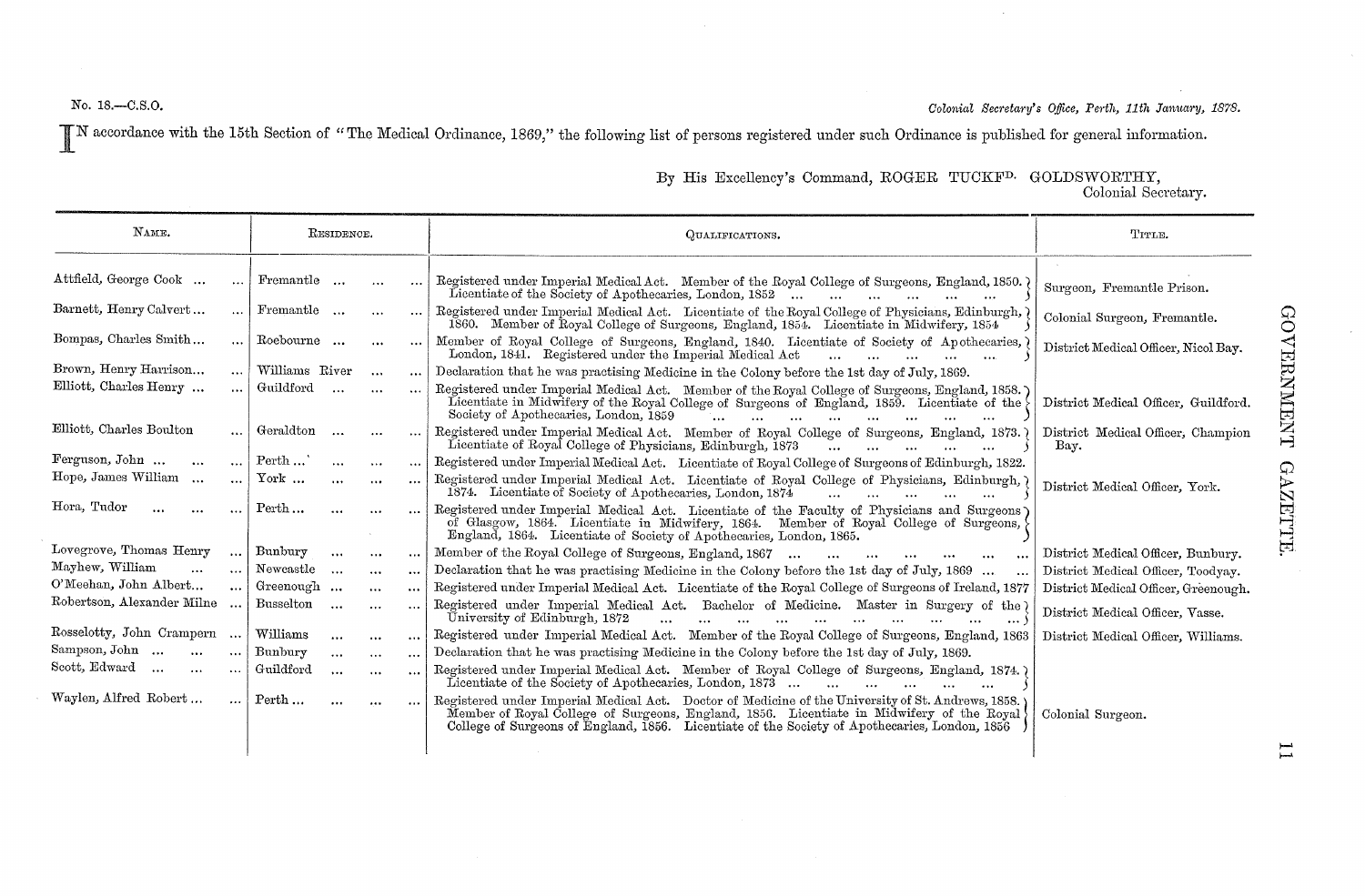# GOVERNMENT GAZETTE.

#### WESTERN AUSTRALIA.

#### Meteorological Observations for the month ending 31st December, 1877.

WIND Registered by Mr. Forsyth, Harbor Master, at Arthur's Head, Fremantle; altitude above the sea 55 feet, in Latitude 32° 02' 14" S., Longitude 115° 45' 12" E.

The other instruments registered are placed in the grounds adjoining the Survey Office, Perth; altitude above the sea 47 feet, in Latitude 31° 57′ 25″ S., Longitude 115° 52′ 02″ E.

| MALCOLM FRASER, |                   |  |
|-----------------|-------------------|--|
|                 | Surveyor General. |  |

|                    | BAROMETER:                                                | THERMOMETERS IN SHADE. |               |               |               | RADIATION<br>THERMO-<br>METERS. |         | WIND.                 |                           | DEGREE     |                               | Mean<br>ut.               | EVAPOR-   |                         |
|--------------------|-----------------------------------------------------------|------------------------|---------------|---------------|---------------|---------------------------------|---------|-----------------------|---------------------------|------------|-------------------------------|---------------------------|-----------|-------------------------|
| Week<br>ending.    | Mean Reading<br>corrected, and re-<br>duced to sea level. | Dry.                   |               | Wet.          |               |                                 | Terres- | RAIN:<br>Amount<br>in | Horizontal<br>velocity in | General    | OF<br>HUMIDITY,<br>Saturation | CLOUD:<br>Mean<br>amount. | ≓<br>ONE: | ATION:<br>Amount<br>in. |
| and 32 deg. Fah.   |                                                           | Maxi-<br>mum.          | Mini-<br>mum. | Maxi-<br>mum. | Mini-<br>mum. | Solar.                          | trial.  | inches.               | miles, per<br>hour.       | direction. | $=100$ : mean<br>amount.      |                           | Ñ<br>۰    | inches.                 |
| 7th                | 30.009                                                    | 81.9                   | 58.9          | 72.3          | 56.5          | $139.8$ 55.4                    |         | 0.18                  | 17.20                     | S.S.W.     | 69                            | 5                         | דו        | 1.75                    |
| 14th               | 29.872                                                    | 83.9                   | 59.7          | 74.4          | 56.9          | 140 7                           | 56.3    | 0.03                  | 18.80                     | S.S.W.     | 69                            | З                         | 5.        | 1.74                    |
| 21st               | 30.012                                                    | 86.3                   | 58.9          | 74.1          | $57 - 1$      | 141.6 55.6                      |         | 0.00                  | $21 - 49$                 | S.S.W.     | 66                            | 2                         | 5         | 2.23                    |
| 28th               | 30.097                                                    | 84.7                   | 59.5          | 69.5          | 56.1          | 1390523                         |         | 0.00                  | 17.01                     | w.         | 57                            | 4                         | 6.        | 1.76                    |
| 28th<br>to<br>31st | 30.036                                                    | 82.3                   | 55.8          | 70.8          | 54.6          | 137.3                           | 52.0    | 0.00                  | 20.80                     | S.W.       | 68                            | 4                         | 4         | 0.72                    |

Total Rainfall for the month=0.21 inches.

 $Highest$  reading of Barometer 30.286 on 27th  $29.769$  on 6th do. do. Lowest The Observations are taken at Perth at 10 a.m., (excepting Barometer, which is registered at 12 noon), and at Fremantle, at 6 a.m., and 6 p.m.

Thermometers in shade. <br>  $\left\{\begin{array}{c} \text{Maximum } \text{Dry } ^{101:3 \text{ on } 25 \text{th}} \\ \text{Minimum } \text{Dry } ^{53:0 \text{ on } 25 \text{th}} \end{array} \right.$ 

M. A. C. FRASER, Observer.

# LAND SALES.

Crown Lands' Office, Perth, 15th January, 1878.

THE undermentioned Allotment of Land will be offered for Sale, at Public Auction, on the date and at the place specified in the Schedule below, at one o'clock, p.m.

SCHEDULE.

| Date of Sale              | Place of Sale.      | Description of Lot. | Number of Lot.                                        | Quantity.<br>r.<br>р.<br>а. |                |  | Upset Price.  |  |  |
|---------------------------|---------------------|---------------------|-------------------------------------------------------|-----------------------------|----------------|--|---------------|--|--|
| 1878.<br>Feb. $6^{\circ}$ | Bunbury<br>$\cdots$ | Bunbury             | $\ldots$ $\ldots$ Town 109 $\ldots$ $\ldots$ $\ldots$ |                             | 0 <sub>1</sub> |  | $0 + £7$ 10s. |  |  |

MALCOLM FRASER, Commissioner of Crown Lands.

#### Steam Communication with Straits Settlements, and Adelaide.

Colonial Secretary's Office, Perth, 26th November, 1877.

THE Government of Western Australia steam communication between the Ports of the Colony, the Straits Settlements, and India<br>on the one hand, and Adelaide on the other,. will be glad to receive proposals from persons or firms willing to undertake this service.

Further information may be obtained on application to the Colonial Secretary.

ROGER TUCKF<sup>D.</sup> GOLDSWORTHY, Colonial Secretary.

Public Works' Office,<br>Perth, 29th December, 1877.

HEREBY certify that the first twentythree miles of the Geraldton and Northa'mpton Railway may be safely used for Goods and Mineral Traffic.

> JAS. H. THOMAS, Director of Public Works.

#### CONVICT DEPARTMENT.

#### Superintendent's Office,

#### Fremantle, 12th January, 1878.

YERTIFICATES of Freedom have been  $\overline{\mathcal{L}}$  issued to the undermentioned Convicts, whose sentences have expired :-

 $\begin{tabular}{ll} Reg. No. 9700 Patrick Costello\\ & \vspace{0.0ex} & 9889 William Taylor\\ & \vspace{0.0ex} , & 10068 Charles Dale\\ \end{tabular}$ 

- 
- $\overline{\mathbf{z}}$ 10151 Richard Hemsley

 $, 1$ 

HIS Excellency the Lieutenant-Governor has been pleased to revoke the Ticket-of-Leave of the undermentioned Convict:-

#### Reg. No. 9845 F. G. Parsons

THE undermentioned man is requested to communicate with this Office:-

Reg. No. 6335, George Jones, who received a Certificate of Freedom on the 12th March, 1867. Vide 2004.

> JOHN F. STONE, Superintendent.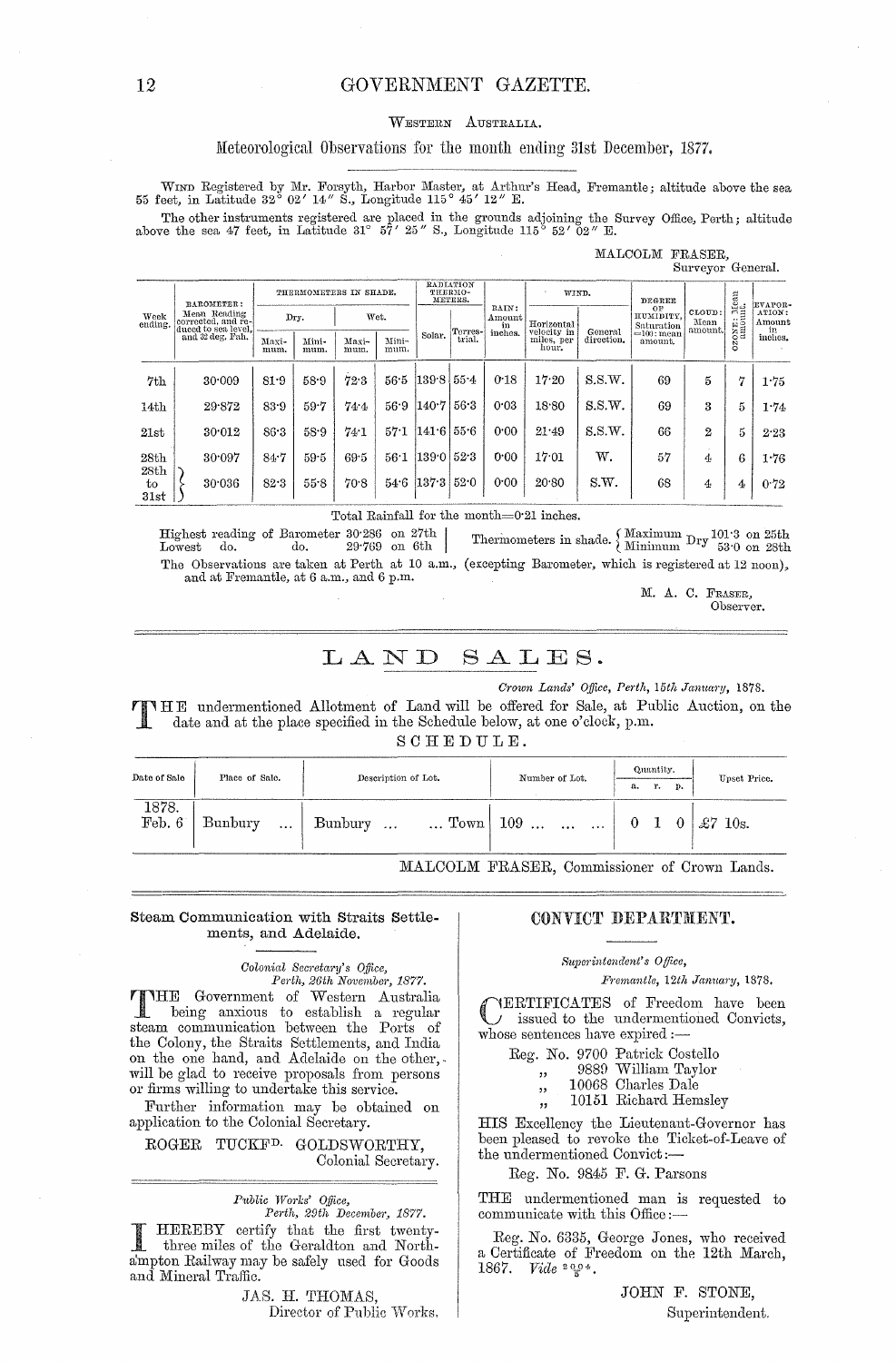#### MAIL NOTIOE.

*General Post Office,* 

**Perfect of AILS** for transmission by Coasting MAILS for transmission by Coasting<br>
Mail Steamer for Europe, India, Cape<br>
of Coast Hume for the Apptentier Colorian of Good Hope, &c.; the Australian Colonies, New Zealand, Tasmania, and America, will<br>close as under :—

At Geraldton, Champion Bay, on Friday, January 18th, at noon.

- At the GENERAL POST OFFICE, PERTH, on Monday, January 21st, at 11 a.m.
- At Fremantle, on Monday, January 21st, at 2 p.m.
- At Bunbury, on Tuesday, January 22nd, at 1 a.m.
- At Busselton, on Tuesday, January 22nd, at 4 a.m.

At the General Post Office, Perth:--

Money Orders for transmission by the above conveyances will be issued on the United Kingdom, the Australian Colonies, New Zealand, and Tasmania, up to 11 a.m., on Saturday, 19th January.

Letters for Registration must be posted one hour before the closing of the Mails.

Late Letters, on payment of a fee of 6d., may be posted one hour after the closing of the Mails.

Newspapers must be posted one hour before the closing of the Mails, otherwise they will not be forwarded until the next Mail.

*M* A I L S for Albany, Bannister, Williams River, Arthur River, Kojonup, and the Albany Road, will be made up at this Office on *Saturday, 19th January*, at noon.

A. HELMICH, Postmaster-General, and General Superintendent of Telegraphs.

The Bankruptcy Act, 1871.

#### IN THE SUPREME COURT.

*In the matter of a Bankruptcy Petition against George* Thomas, of Fremantle, in the Colony of Western *Thomas, of Fremantle, in the Colony of Western Australia, Innkeeper,*<br> **TPON** the hearing of this Petition this day and<br>
upon proof others is the limit

UPON the hearing of this Petition this day and<br>oppon proof satisfactory to the Court of the debt<br>of the Petitioners and of the trading and of the act of<br>Bankruptcy alleged to have been committed by the<br>said George Thomas h

Given under the seal of the Court, this eleventh day of January, One thousand eight hundred and "seventyeight.

By the Court, the Registrar sitting under Delegation from His Honor the Chief Justice.

> ROWLEY C. LOFTIE, Registrar Bankruptcy.

The first general Meeting of the Creditors of the said George Thomas is hereby summoned to be held at this Court on the twenty-sixth day of January, One thousand eight hundred and seventy-eight, at eleven o'clock of the forenoon, and that the Court has ordered the Bankrupt to and to produce thereat a statement of his affairs as required by the Statute.

Until the appointment of a Trustee, all persons having in their possession any of the effects of the Bankrupt must deliver them, And all debts due to the Bankrupt must be paid to the Registrar in Bankruptcy.

Creditors must forward their proofs of debts to the Registrar.

#### The Bankruptcy Act, 187l.

IN THE SUPREME COURT.

*In the matter of a special "esolution for liquidation by a1'rangement of the affairs of Gem'ge Faulknel' TVilkinson, of Perth, Auctioneer and Commission Agent.* 

THE creditors of the above-named George Faulkner<br>debts are required on or before the twenty-third day<br>of January instant, to send their names and addresses and the particulars of their debts or claims to me, the undersigned, George Ingleton, of Perth, storekeeper,<br>the Trustee under the liquidation, or in default thereof they will be excluded from the benefit of the dividend proposed to be declared.

Dated this eleventh day of January, 1878.

GEO. INGLETON, Trustee.

Estate of John Taylor, deceased.

In the matter of the Estate of John Taylor, late of *Northampton, deceased, an Intestate*.

ALL DEBTS due to this Estate must be paid at  $\overline{C}$ . and all CLAIMS sent in to the undersigned without delay.

#### RO WLEY C. LOFTIE,

Registrar and Master of the Supreme Court, Administrator of the Estate.

Supreme Court Office, January 7, 1878.

### Estate of Denis Regan, deceased.

In the matter of the Estate of Denis Regan, an Intes*tate, deceased.* 

ALL DEBTS due to this Estate must be paid at once, and all CLAIMS sent in to the under-signed without delay.

#### ROWLEY C. LOFTIE,

Registrar and Master of the Supreme Court, Ad-ministrator of the Estate.

January 7th, 1878.

#### DEPARTMENT **OF** LAND TITLES.

Transfer of Land Act, 1874. TIMAKE NOTICE that Samuel Evans Burges of Tipperary near York Esquire—heir at law of William Burges late of Champion Bay and Perth Esquire deceased—and George Munro Meares of Hawkhurst near York aforesaid Esquire and Maria have made application to bring under the operation of the above Act all those parcels of land situate in the Avon District being known and described in the maps and books of the Survey Officeas

" Avon Locations 501, 502, 503, 504, 505, 506."

AND FURTHER TAKE NOTICE that all persons claiming to have any right title estate or interest in the above lands or in either of them ARE HEREBY REQUIRED to lodge with the Registrar of Titles on or before the 21st day of February next a *caveat* forbidding the same from being brought nnder the Act.

> J. C. H. JAMES, Commissioner of Titles.

#### Transfer of Land Act, 1874.

TAKE NOTICE that Albert Ogelvy Blythe of Bunbmy Farmer as being entitled to an estate in fee simple in possession in the land hereinafter mentioned has made application to bring under the operation of the above Act all that parcel of land situate in the town of Bunbury being known and described in the maps and books of the Survey Office as

"Bunbury Building Lot No. 63."

12th January, 1878.

AND FURTHER TAKE NOTICE that all persons claiming to have any right title estate or interest in the above<br>land ARE HEREBY REQUIRED to lodge with the Registrar<br>of Titles on or before the 21st day of February next a<br>caveat forbidding the same from being brought under the Act.

> J. C. H. JAMES, Commissioner of Titles.